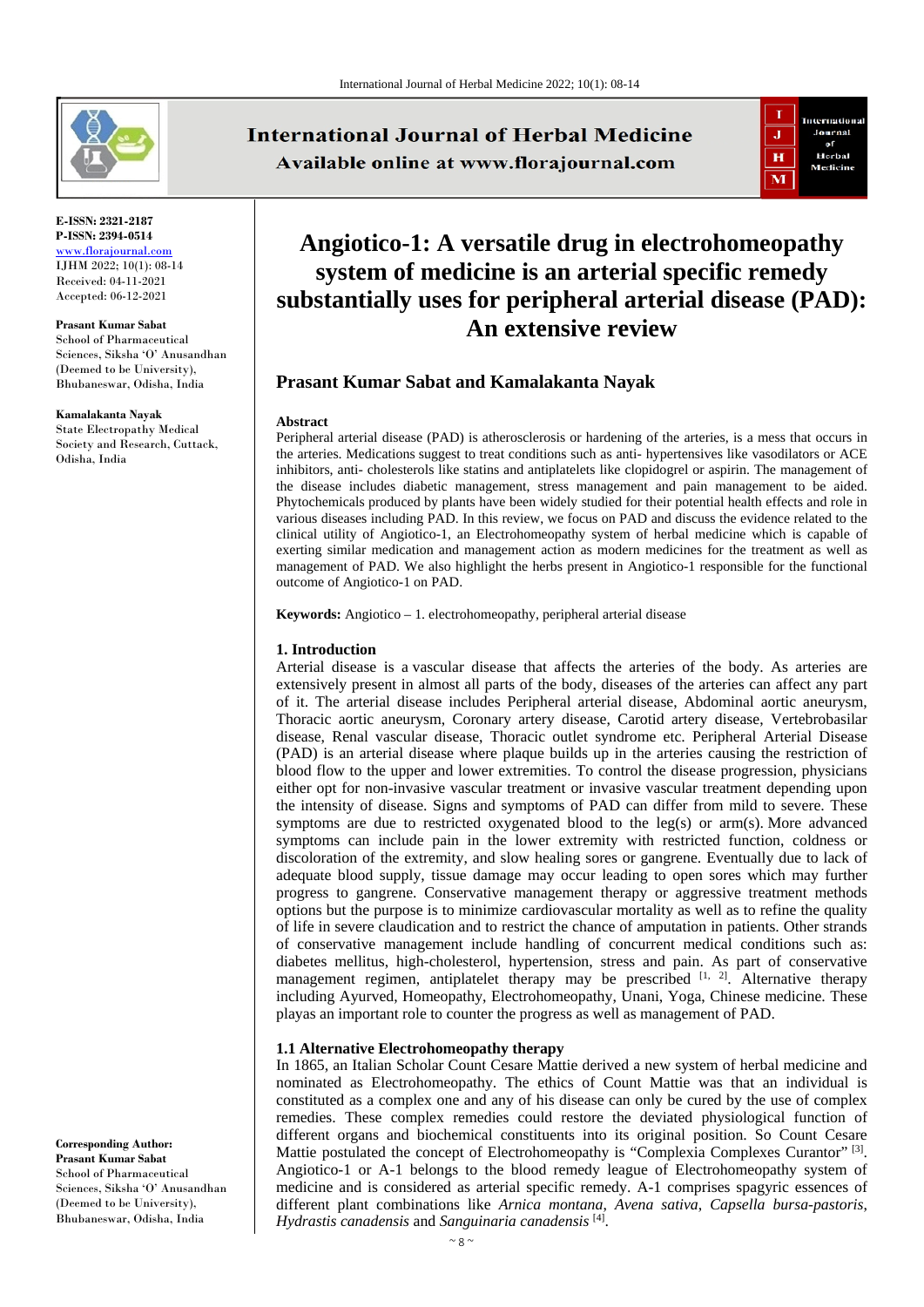It is comprehensively used by local practitioners to treat almost all kinds of peripheral arterial disorders.

## **2. Methodology**

In the initial phase, an extensive literature search was accomplished in the following databases: Google Scholar, Science Direct, PubMed Central, Elsevier, Springer Link and many others. The keyword used was the role of the *Arnica montana*, *Avena sativa*, *Capsella bursa-pastoris*, *Hydrastis canadensis* and *Sanguinaria canadensis* (separately) in PAD. All the hits secured when searching the database using the above search criteria were assembled, and repeated articles were deleted. The articles were scrutinized by reading the full text for the following information: Phytochemical properties, pharmacological properties, and ethno- pharmacological data of above medicinal plants on PAD. In the final step, to obtain more data, a manual search was performed using the reference list of the included articles.

## **2.1 Phytochemical constituents and pharmacological activity of** *Arnica montana* **in PAD**

**2.1.1 Phytochemical constituent:** *Arnica montana* a herbal plant that is a chief component of Angiotico-1, possesses almost all qualities to treat PAD. The main constituents of *Arnica montana* are essential oils, fatty acids, thymol, pseudoguaianolide sesquiterpene lactones and flavanone glycosides $^{[5]}$ .

**2.1.2 Pharmacological activity:** The pharmacological activity of *Arnica montana* has been presented in Table-1.

|  | Table 1: Pharmacological activity of Arnica montana with description and reference |
|--|------------------------------------------------------------------------------------|
|--|------------------------------------------------------------------------------------|

| Pharmacological activity      | <b>Description</b>                                                                                                                                                                                                                                                                               | <b>Reference</b> |
|-------------------------------|--------------------------------------------------------------------------------------------------------------------------------------------------------------------------------------------------------------------------------------------------------------------------------------------------|------------------|
| Cardio protective             | It is a cardio protective and is used to treat as well as prevent coronary disease.                                                                                                                                                                                                              | [6]              |
| Improves respiration          | It is also reported to increases respiration frequency and volume by 35 and 43%, respectively, in rats and<br>rabbits when injected                                                                                                                                                              | [7]              |
| Improves blood<br>circulation | Arnica montana is reported to improve blood circulation to relieve symptoms of diseases relating to the<br>restricted blood flow to nerve endings and the limbs of patients and reflex sympathetic dystrophy<br>syndrome, which includes fibromyalgia, toxic neuropathy and diabetic neuropathy. | [8]              |
| Anxiolytic                    | Ahmed et al. evaluated various neuropharmacological screening tests and found that Arnica montana<br>decreased the exploratory activity and locomotor activity in mice and mice spent more time in light<br>compartment and therefore had anxiolytic effect.                                     | [9]              |
| Anti oxidant                  | Arnica montana shows Mitochondrial oxidative stress induced by $Ca^{2+}$ ) plus inorganic phosphate and or<br>$Fe^{2+}$ ) citrate mediated lipid peroxidation through changes in oxygen consumption.                                                                                             | [10]             |
| Analgesic                     | <i>Arnica montana</i> is widely used for treatment and prevention of pain and bruising.                                                                                                                                                                                                          | $[11]$           |
| Antihaemorrhagic              | Arnica montana shows antihemorrhagic effect on postpartum blood loss                                                                                                                                                                                                                             | $[12]$           |
| Antiplatelet activity         | Pawlaczyk et al. in 2009 found that hexuronic acids and phenolic glycoconjugates present in Arnica<br><i>montana</i> are responsible for the anticoagulant activity of the plant                                                                                                                 | $[13]$           |

## **2.2 Phytochemical constituents and pharmacological activity of** *Avena sativa* **in PAD<br>2.2.1 Phytochemical constituents:**

saponins [14].

**2.2.1 Phytochemical constituents:** The chief phytoconstituents reported from *Avena sativa* are alkaloids, carbohydrates, flavonoids, sterols, proteins, lipids and **2.2.2 Pharmacological activity:** The pharmacological activity of *Avena sativa* has been presented in Table-2.

| <b>Pharmacological activity</b> | <b>Description</b>                                                                                  | Reference |
|---------------------------------|-----------------------------------------------------------------------------------------------------|-----------|
| Antioxidant                     | Avenanthramides present in Avena sativa are bioavailable and have antioxidant activity in humans.   | [15]      |
| Cardio protective               | It has been reported the ACE inhibiting property of Avena sativa.                                   | [16]      |
|                                 | Avena sativa also possesses vasodilatory effects.                                                   | 17        |
| Anti-inflammatory               | Avenanthramides, a phytocostituent of <i>Avena sativa</i> has been used as lipoxygenase inhibitors. | [18]      |
| Antidepressant                  | Avena sativa exerts an antidepressant effect in animal models. The flavonoid components of          |           |
|                                 | MSEAS might be interacting with an adrenergic system in mediating the anti- depressant effect of    | [19]      |
|                                 | Avena sativa.                                                                                       |           |
| Hypolipidemic activity          | Avena Sativa exerts Anti-atherosclerotic Effects on blood vessels of Albino rats has been proved.   | [20]      |

## **2.3 Phytochemical constituents and role of** *Capsella bursapastoris* **in PAD**

**2.3.1 Phytochemical constituents:** The plant contains polypeptides, flavonoids, choline, acetylcholine, histamine and Tyramine along with minerals, vitamin A, ascorbic acid, proteins, linoleic acid and omega -3 polyunsaturated fatty acid **2.3.2 Pharmacological activity:** The pharmacological activity of *Capsella bursa-pastoris* has been presented in Table-3.

| Table 3: Pharmacological activity of <i>Capsella bursa-pastoris</i> with description and reference |  |  |
|----------------------------------------------------------------------------------------------------|--|--|
|----------------------------------------------------------------------------------------------------|--|--|

[21].

| <b>Pharmacological activity</b> | <b>Description</b>                                                                                            | <b>Reference</b> |
|---------------------------------|---------------------------------------------------------------------------------------------------------------|------------------|
| Antimicrobial effects           | Hasan RN et.al proved the Antibacterial activity of aqueous and alcoholic extracts of <i>Capsella bursa</i> - | $[22]$           |
|                                 | <i>pastoris</i> against selected pathogenic bacteria.                                                         |                  |
| Anti-inflammatory               | Joon Min Cha, et.al. proved the anti-inflammatory property of Capsella bursa-pastoris by estimating the       | $[23]$           |
|                                 | amount of nitric oxide produced in lipopolysaccharide activated microglia cells.                              |                  |
| Anti oxidant                    | Study of antioxidant activity of Capsella bursa-pastoris extracts stated that these extracts contain free     | $[24]$           |
|                                 | radical scavengers. The extracts which contained many flavonoids exerted an antioxidant activity against      |                  |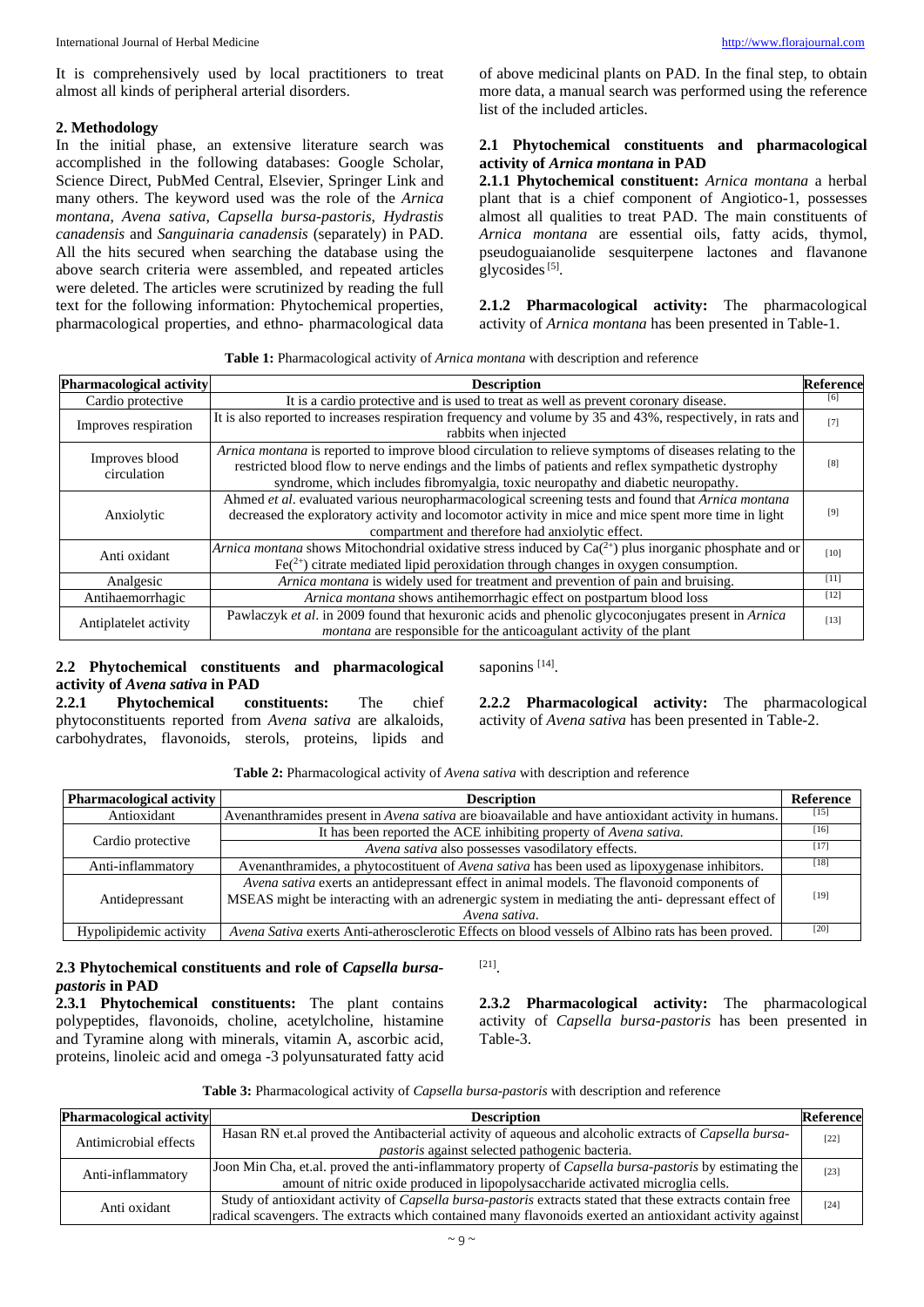|                   | DPPH radicals, peroxyl radicals, hydroxyl radicals, and hydrogen peroxide.                                                                                                                                                                                                     |        |
|-------------------|--------------------------------------------------------------------------------------------------------------------------------------------------------------------------------------------------------------------------------------------------------------------------------|--------|
| Cardio protective | The plant increased coronary blood flow in dogs following intra-arterial administration, and caused a<br>slight inhibitory effect on ouabain-induced ventricular fibrillation in the rat following intraperitoneal<br>injection, together with a negative chronotropic effect. | $[25]$ |

## **2.4 Phytochemical constituents and role of** *Hydrastis canadensis* **in PAD**

**2.4.1 Phytochemical constituents:** Bioactive chemical constituents of the plant *Hydrastis canadensis* is the plentiful sources of alkaloid phytochemicals (e.g. berberine, hydrastine and canadine, and lesser amounts of flavonoids (e.g. sideroxylin, 8-desmethyl-sideroxylen, 6-desmethyl-

sideroxylin etcphenolic acids (e.g. neochlorogenic acid, chlorogenic acid etc.), sterol and other also present [26].

**2.4.2 Pharmacological activity:** The pharmacological activity of *Hydrastis canadensis* has been presented in Table-4.

**Table 4:** Pharmacological activity of *Hydrastis canadensis* with description and reference

| Pharmacological<br>activity  | <b>Description</b>                                                                                                    | <b>Reference</b> |
|------------------------------|-----------------------------------------------------------------------------------------------------------------------|------------------|
| Hypolipidemic                | Several studies have demonstrated that the <i>Hydrastis canadensis</i> exhibited strong lipid lowering activity.      | $[27]$           |
| activity                     | Berberine effectively reduced total cholesterol, triglycerides and low-density lipoprotein.                           |                  |
|                              | The insulin dependent response of <i>Hydrastis canadensis</i> may also be associated associate with the reverse state |                  |
| Hypoglycemic                 | of diabetes, the hypoglycemia, with variable mechanisms and conditions. Hydrastis canadensis was found to             | . [28]           |
| activity                     | have remarkable hypoglycemic effect, which was confirmed by the increase of insulin sensitivity and secretion,        |                  |
|                              | glucose absorption and metabolism.                                                                                    |                  |
| Anti-inflammatory            | It was found that <i>Hydrastis canadensis</i> extract was able to modify lipopolysaccharide-stimulated macrophages    | [29]             |
| activity                     | responses such as reduction of TNF- $\alpha$ , IL-6, IL-10, and IL-12 production in a dose-dependent manner.          |                  |
| Anti-platelet                | <i>Hydrastis canadensis</i> was also reported as a thrombin inhibitor and displayed an inhibitory property against    | [30]             |
| aggregations                 | thrombin-induced platelet aggregation.                                                                                |                  |
|                              | Berberine, a phytocnstituent of <i>Hydrastis canadensis</i> also possesses Cardioprotective potential through its     |                  |
| Cardioprotective<br>activity | vasorelaxant effect. It blocks the release of intracellular Ca2+, accelerating endothelium-derived relaxing factor    | $[31]$           |
|                              | release and triggering of large-conductance Ca2+-activated K+ channel.                                                |                  |
| Anti oxidant                 | Berberine possesses antioxidant property which was confirmed in different radical scavenging models                   | $[32]$           |
|                              | including DPPH radical, superoxide anion, radical scavenging assays etc.                                              |                  |

## **2.5 Phytochemical constituents and pharmacological activity of** *Sanguinaria canadensis*

**2.5.1 Phytochemical constituents:** *Sanguinaria canadensis* contains eight isoquinoline alkaloids at biologically relevant concentrations including six quaternary benzophenanthridine alkaloids (QBAs) sanguinarine, chelerythrine, sanguilutine, chelilutine, sanguirubine, chelirubine and two protopin alkaloids protopine and allocryptopine [33].

**2.5.2 Pharmacological activity:** The pharmacological activity of *Sanguinaria canadensis* has been presented in Table-5.

**Table 5:** Pharmacological activity of *Sanguinaria canadensis* with description and reference

| Pharmacological activity      | <b>Description</b>                                                                                                                                                                                                                                                           | Reference |
|-------------------------------|------------------------------------------------------------------------------------------------------------------------------------------------------------------------------------------------------------------------------------------------------------------------------|-----------|
|                               | Cardioprotective activity It has been reported by Mackraj I. et.al. that Sanguinaria canadensis plays a crucial role in the regulation<br>of blood pressure and cardiovascular function.                                                                                     | $[34]$    |
| Anti-inflammatory<br>activity | Xiaofeng Neu et.al. (2012) investigated the anti-inflammatory effects of sanguinarine and its modulation<br>of inflammatory mediators from peritoneal macrophages,                                                                                                           | $[35]$    |
| Anti-platelet                 | Sanguinarine, alkaloid present in the root of Sanguinaria canadensis is a potent antiplatelet agent, which<br>activates adenylate cyclase with cAMP production, inhibits platelet $Ca^{2+}$ mobilization and TXA2<br>production as well as suppresses COX-2 enzyme activity. | $[36]$    |
| Antimicrobial effects         | Sanguinaria canadensis possesses potent antimicrobial properties.                                                                                                                                                                                                            | [37]      |

## **3. Result and Discussion**

The primary treatment goals in patients with PAD are to decrease cardiovascular morbidity and mortality and to improve limb-related symptoms (i.e., claudication) and quality of life [38]. Management of this condition may include endovascular repair, lifestyle improvement, disease management etc. The therapeutic approach to peripheral artery disease is composite and includes smoking cessation, adequate physical exercise, blood pressure regulation, cholesterol reduction and administration of antiplatelet and anticoagulants [39].

## **3.1 Lowering Cardiovascular Morbidity and Mortality 3.1.1 Hypolipidemic activity**

Hyperlipidemia increases the risk of progressing PAD by 10% for every 10 mg/dL rise in total cholesterol [40]. Lipid lowering

therapy like statins are used to get cholesterol-lowering effects. Statins are also used to improve walking distance and speed in patients with PAD.

Infected patients with PAD who used to take statins have been reported to have comparatively less annual decline in lowerextremity performance than those who did not use statins. Several studies have reported the effect of statins on claudication symptoms and proved that these molecules may have a modest effect at best for PAD [41].

Electrohomeopathy medicine Angiotico -1 also mimics the role of statins. A-1 contains *Avena sativa* and the phyto constituent present in *Avena sativa* possesses lipid lowering therapy  $[42, 43]$ .

Another important constituent of A-1 is *Hydrastis canadensis* which also possesses **t**he hypolipidemic effect which in turn useful as lipid lowering therapy  $[44]$ . The hypolipidemic effect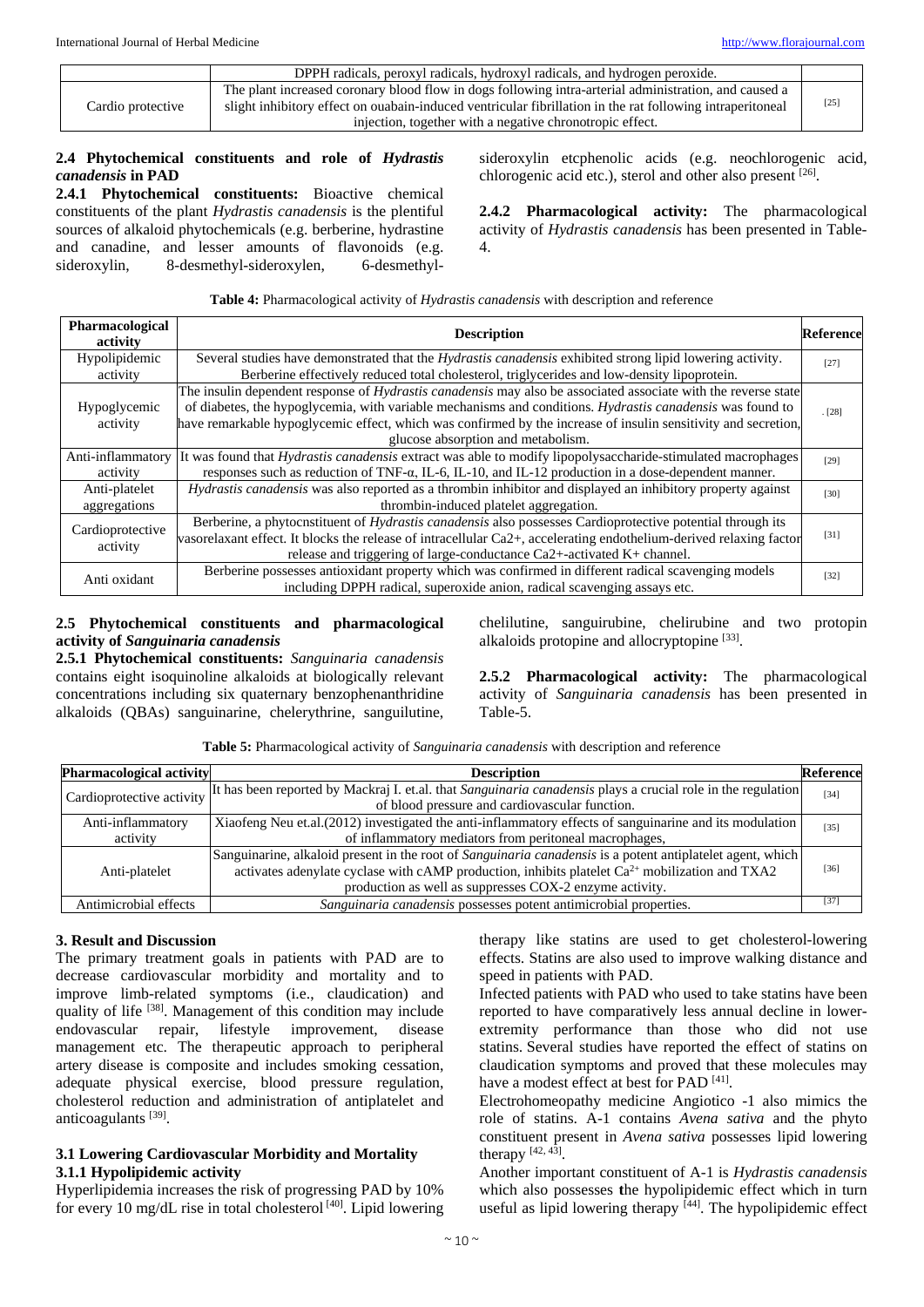of herbal constituents of A-1 also illustrated in Table-2 and Table – 4. Overall A-1 possesses an excellent hypolipidememic property and the property is highly essential for treatment as well as management for PAD patients and therefore the review justifies the use of A-1 for treatment and management for PAD.

#### **3.1.2 Cardio protective and Hypertension Management**

Many studies have shown a strong association between hypertension and PAD. As many as 50% to 92% of patients with PAD associated with hypertension  $^{[45]}$ . Even though angiotensin-converting enzyme (ACE) inhibitors are considered the primary drug class of choice by some investigators, it is perhaps more important to treat to achieve goal to control blood pressure levels than to insist on a specific antihypertensive agent [46]. A-1 contains *Avena sativa* and possesses the quality of hypertension management [47]. Both of its ACE inhibitor capacity and vasodilatation capacity has already been reported in Table-2. Another component of A-1 *Capsella bursa pastoris* also helpful for lowering the elevated blood pressure [48]. *Hydrastis Canadensis* another important component of A-1 exerts its Cardio protective activity through its vasorelaxant effect by blocking the release of intracellular  $Ca^{2+}$ , stimulating endothelium-derived relaxing factor release and activation of large-conductance Ca2+-activated K+ channel [49]. *Sanguinarine Canadensis* another important component of A-1 has been shown to block angiotensin II in a slow, nearly irreversible and noncompetitive manner  $[50]$ . All most all the ingredients of A-1, has significant cardio protective effect [Table 1-5] and the cardio protective effect is an important aspect of management and treatment for PAD and thus the review divulges the use of A-1 for treatment and management PAD.

## **3.1.3 Antithrombotic Therapy**

An antiplatelet medication such as aspirin or clopidogrel may be prescribed to reduce the risk of heart attack and stroke [51]. Antiplatelet agents such as aspirin are indicated for secondary prevention in high-risk cardiovascular patients. Although the benefits of aspirin in patients with CAD and carotid artery disease have been demonstrated by large-scale clinical trials [52]. Clopidogrel has been used as an alternative medication to aspirin in patients with PAD [53, 54]. *Arnica montana* and *Avena sativa* are the active constituents of A-1 and show significant antiplatelet activity [55, 56]. A-1 also have *Hydrastis canadensis* which was reported to be a direct inhibitor of thrombin, and showed an inhibitory potential (IC50 2.92 μM) against thrombin-induced platelet aggregation [57]. Antiplatelet effect of sanguinarine which is the phytoconstituent of *Sanguinarine Canadensis* is correlated to calcium mobilization, thromboxane and cAMP production and thus produce antiplatelet activity [58, 59]. More over the antiplatelet activity of *Arnica montana*, *Hydrastis canandensis Sanguinaria canadensis* has been illustrated in Table-1, Table-4 and Table -5 respectively. As the Antithrombotic therapy is an important aspect for treatment and management of PAD and the herbs present in A-1 are collectively able to manage it and therefore the review reveals the rationality of use of A-1 for treatment and management in PAD.

## **3.1.4 Pain management**

Common Symptoms of PAD like Buttock, thigh, or calf pain with exertion (claudication), pain in legs and feet at rest, arm pain with exertion (PAD of arms). NSAIDs are usually administered for management of pain in PAD [60]. The *Arnica* 

*montana* of A-1 possesses significant analgesic and antiinflammatory potential  $[61, 62]$  and can be an advantage for pain management. The anti inflammatory potential of *Avena sativa* helps to minimize inflammation and hence aids for pain management [63]. The anti inflammatory potentiality of *Hydrastis canadensis* also contributed for pain management [64]. Protopine an active constituent of *Sanguinaria canadensis* has been found to inhibit carrageenan-induced rat paw oedema with a potency three-fold higher than acetylsalicylic acid [65] and thus assists for pain management. Furthermore the analgesic and inflammatory properties of herbs of A-1 have been displayed in Table-1, Table-2, Table-3 and Table-5.Pain management is an important task for the treatment of PAD and the herbs present in A-1 individually or collectively capable of managing pain and therefore this review defends the use of A-1 for treatment and management in PAD.

#### **3.1.5 Ulcer healing management**

Ulcer on extremities that does not heal is an uncommon symptom of PAD. The primary aim to treat arterial ulcers is to increase blood circulation to the affected area, either by medically or surgically. Surgical options range from revascularization in order to restore normal blood flow to amputation and as for non-surgical measures, modifying contributing factors can slow or stop the progression of the local ischemia. Systemic use of antibiotics and dressing with antibacterial agents are the first line of choice to manage infection [66]. However as per the herbal medicine concern, Electrohomeopathic medicine A-1 plays an excellent role to minimize the infection as well as to promote wound healing. *Arnica montana* the constituent of A1 is very useful to increase blood flow at amputation area. (Table-1) and also to minimize the infection  $[67]$ . The minimum inhibitory concentration of *Capsella bursa pastoris* extracts was assessed by the twofold serial dilution method as described by Grosso C *et al.* <sup>[68]</sup>. This play a vital role for ulcer healing management. The antibacterial activity of *Avena sativa* was studied through evaluation of the minimal inhibitory concentration (MIC) in several studies including Rania EL Hosary *et al*. [69]. The extract of *Hydrastis candensis*. Proved the antibacterial activity against *Staphylococcus aureus*, *S. mutans, Streptococcus sanguis*, *S. pyogenes, Pseudomonas aeruginosa*, *Escherichia coli* and the activity were credited by the alkaloids berberine, canadine, and canadaline  $[70, 71]$ . *Sangunarea candensis* have significant antimicrobial action. When tested against 64 different oral microbial species [72]. Consequently all most all the constituent of A-1 [Table 1-5] possesses ulcer healing ability and therefore this review advocates for the use of A-1 for treatment and management in PAD.

## **3.1.6 Oxidative Stress management**

Stress management is an important aspect of PAD [73]. A number of experiments conducted to prove the antioxidant therapy to control stress [74]. Glutathione, Polyphenol, Carotenoids, Dietary Minerals, Ascorbic Acid, Vitamin E, Ubiquinone Organosulfur Compounds etc are some of agents successfully used as antioxidants to prevent the oxidative stress and stress related compilations  $[75]$ . It was observed that the tannins and flavonoids present in *Arnica montana* extract decrease the exploratory activity and locomotor activity in mice and mice spent more time in the light compartment and therefore had an anxiolytic effect<sup>[ 76]</sup>. Igra Riaz *et al.* proved the anti-oxidant potential of *Capsella bursa pastoris* which play a vital role for oxidative stress management, [77]. Anti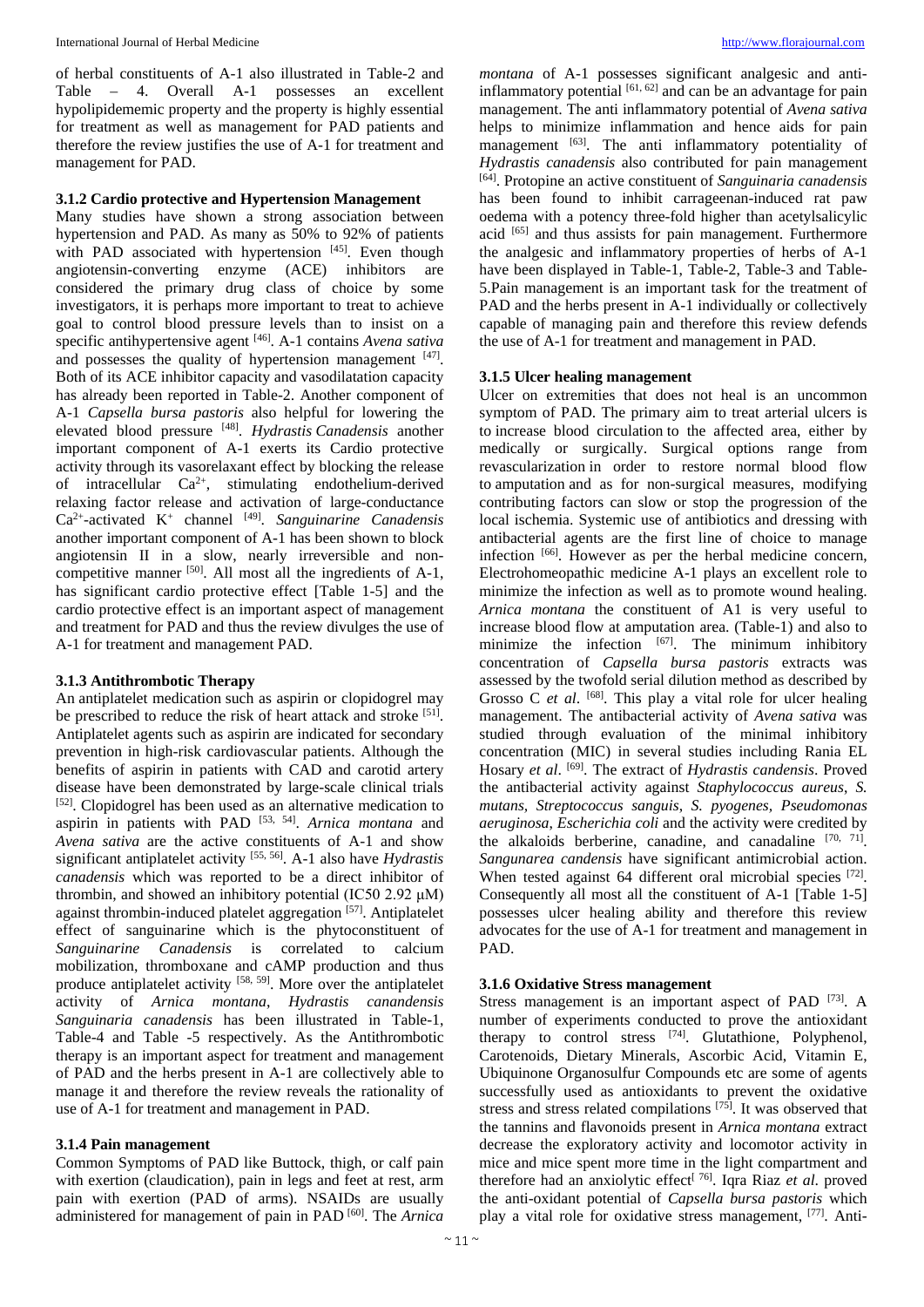depressant activity and Anxiolytic effect of *Avena sativa* has been proved by Usha Rani *et al*. & Kaur D *et al*., 2016. [78]. Thus from the above review it has been observed that the antioxidant ability of herbs of A-1 [Table1- 4] can play a vital role in treatment as well as management of PAD. For this reason this review discloses the justification for use of A-1 in treatment and management of PAD.

#### **3.1.7 Diabetic management**

Diabetes increases the risk of developing symptomatic and asymptomatic PAD by 1.5- to 4-fold and leads to an increased risk of cardiovascular events and early mortality  $[79]$ . Glycemic control is highly essential for the persons having PAD associated with diabetics [80]. Conventional antidiabetic medicines like Metformin, Sitagliptin, Canagliflozin, Glimepiride, Glipizide and Rosiglitazone as well as insulin is widely used to control diabetics.[81] An herbal plant *Hydrastis canadensis* is one of the important constituents of A-1 was found to have significant hypoglycemic effect, which was evidenced by the increase of insulin sensitivity and secretion, glucose absorption and metabolism[82]. Another herbal plant Avena sativa produces a significant decrease in blood glucose level which has been proved by Ahmed A. *et al*. [83]. Hence it was proved that the constituent of A-1 possesses ulcer healing ability and therefore this review vindicates for the use of A-1 in treatment and management of PAD.

#### **4. Conclusion**

The manifestations of PAD show a severe functional disability, which is considered to be the result of various pathophysiological mechanisms including skeletal muscle pathology, reduced nitric oxide bioavailability, oxidative stress, diabetics etc. The herbal constituents of Electrohomeopathy medicine A-1 collectively target these mechanisms and have a therapeutic effect for the treatment as well management of cardiovascular effect, thrombus, pain, ulcer healing, stress and diabetic in PAD patients. So the review reveals that it is quite justified to use Electrohomeopathy medicine Angiotico-1 in the treatment as well as management of PAD. However there are still a lot of studies required in this field which needs to be directed towards the molecular aspects of A-1 on this disease.

#### **5. Acknowledgement**

The authors are thankful to Dr. Manoj Mahal, Electrohomeopathy practitioner for his valuable support for this review.

#### **6. References**

- 1. Jun Shu, Gaetano Santulli. Update on peripheral artery disease: Epidemiology and evidence-based facts. Atherosclerosis. 2018 Aug;275:379-381.
- 2. Iftikhar J, Kullo MD, Thom W, Rooke MD. Peripheral Artery Disease. N Engl J Med. 2016;374:861-871.
- 3. Sureshbabu P, Siddalingamurty E, Sasidhara NL, Sooryanarayanarao B. Bhavya DCA Review on Electrohomeiopathic medicinal practice: Original, principles, medicinal plants used and its current status in India. Eur J Med Plants. 2020;31(8):31-47.
- 4. Giddon APJ. Stepping stones to electrohomeopathy. Count Mattie's system of medicine, 3rd edition, Count Matties remedies Depot, London. 1892.
- 5. *Arnica montana* L. A plant of healing: review Kriplani P, Guarve K, Uttam S Baghael US. J of Pharm and Pharmacology. 2017;69(8):925-945.
- 6. Fioranelli M, Bianchi M, Rocia MG, Nardo VD. Effects of Arnica comp.-Heel on reducing cardiovascular events in patients with stable coronary disease. Minerva ardioangiologica. 2016;64(1):34-40.
- 7. Committee for Veterinary Medicinal Products- *Arnica montana*. European agency for the evaluation of medicinal products, veterinary medicinal evaluation unit, 1999.
- 8. Paradise L. Homeopathic pharmaceutical compositions, US 5795573A. 1998.
- 9. Ahmad M, Saeed F, Mehjabeen, Jahan N. Neuropharmacological and analgesic effects of *Arnica montana* extract. Int J Pharm Pharm Sci. 2013;5:590-593.
- 10. Camargo RA, Costa ED, Catisti R. Effect of the oral administration homeopathic *Arnica montana* on mitochondrial oxidative stress. Homeopathy. 2013;102:49-53.
- 11. Stevenson C, *et al*. Homeopathic arnica for prevention of pain and bruising: randomized placebo-controlled trial in hand surgery. J R Soc Med. 2003, 96(2).
- 12. Oberbaum M, *et al*. The effect of the homeopathic remedies *Arnica montana* and Bellis perennis on mild postpartum bleeding – a randomized, double-blind, placebo-controlled study – preliminary results. Complement Ther Med. 2005;13:87-90.
- 13. Pawlaczyk I, *et al*. Polyphenolic polysaccharide compounds from selected medicinal plants of Asteraceae and Rosaceae families: chemical characterization and blood anticoagulant activity. Carbohyd Polym. 2009;77:568-575.
- 14. Kinthali UR, Begum S. A Complete Review on *Avena sativa*. Res & Rev: J of Pharmacog and phytochem. 2021, 9(3).
- 15. Chen CYO, Milbury PE, Collins FW, Blumberg JB. Avenanthramides are bioavailable and have antioxidant activity in humans after acute consumption of an enriched mixture from oats, J Nutr. 2007;137(6):1375- 1382.
- 16. Bleakley S, Hayes M, Shea NO, Gallagher E, Lafarga T. Predicted release and analysis of novel ACE-I, renin, and DPPIV inhibitory peptides from common oat (*Avena sativa*) protein hydrolysates using in silico analysis," Foods. 2017;6(12):108.
- 17. Nie L, Wise ML, Peterson DM, Meydani M. Avenanthramide, a polyphenol from oats, inhibits vascular smooth muscle cell proliferation and enhances nitric oxide production, Atherosclerosis. 2006;186(2):260-266.
- 18. Landberg R, Sunnerheim K, Dimberg LH. Heliyon Avenanthramides as l ipoxygenase inhibitors. Heliyon. 2020;6:e04304.
- 19. Usha Rani K, Ramaiah M, Nagaphani K, Preethi V, Srinadh M. Screening for antidepressant-like effect of methanolic seed extract of *Avena sativa* using animal models. Pharmacogn. J. 2014;6(3):86-92.
- 20. Baker SA, Moawad A. Anti-atherosclerotic Effects of Oats (*Avena sativa*) on Blood Vessels of Albino Rats' Tongue, Eegypt Dent J. 2019;65(4):3487-3492.
- 21. Ali Esmail, Al-Snafi. The chemical constituents and pharmacological effects of capsella bursa-pastoris- a review, Int J of Pharmacol & Tox. 2015;5(2):76-81.
- 22. Hasan RN, *et al*. Antibacterial activity of aqueous and alcoholic extracts of *Capsella bursa* against selected pathogenic bacteria. American J of BioSc. 2013;1(1):6- 10.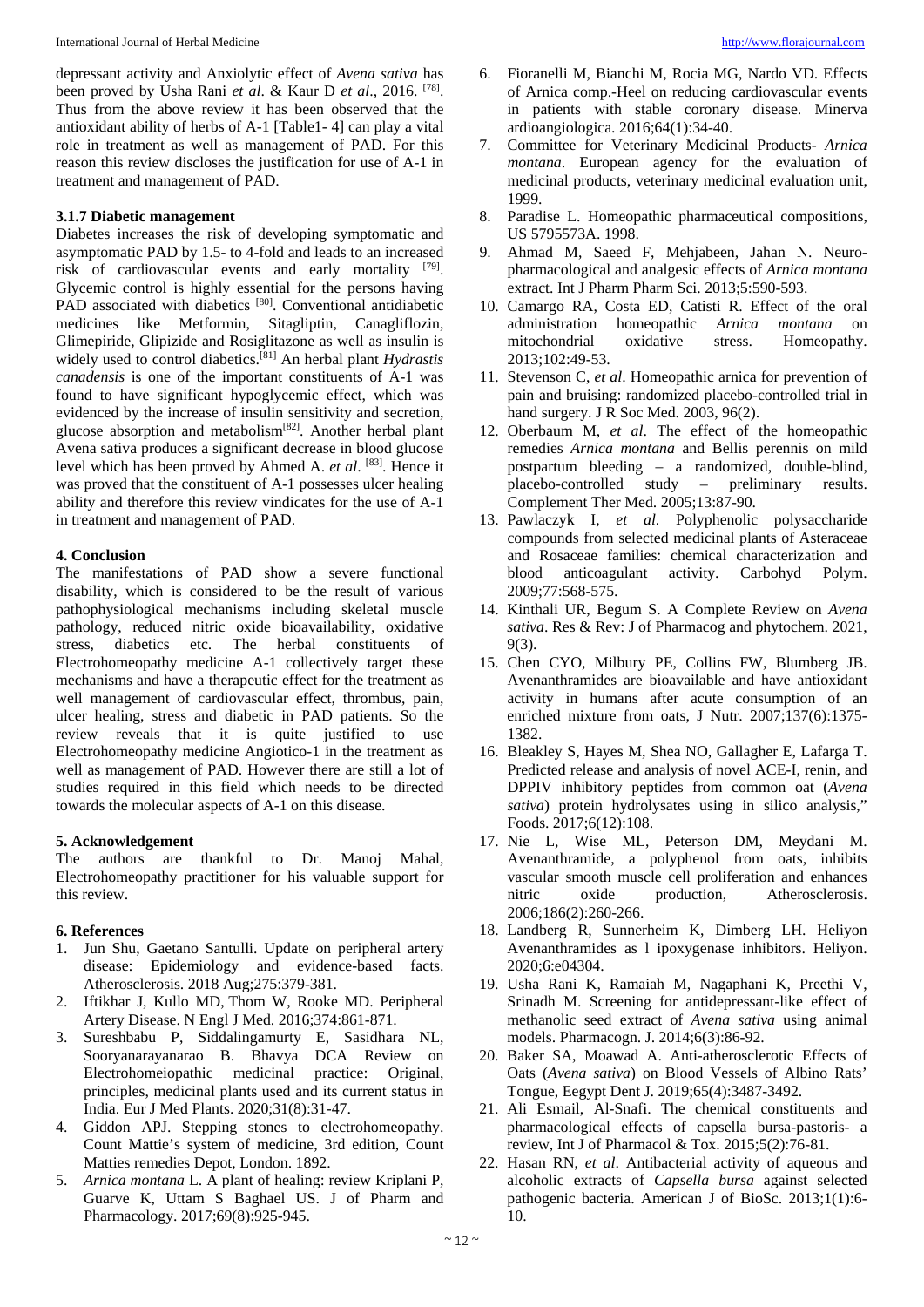- 23. Cha JM, Suh WS, Lee TH, Subedi L, Kim SY, *et al*. Phenolic Glycosides from *Capsella bursa-pastoris* (L.) Medik and Their Anti-Inflammatory Activity. Molecules. 2017;22(6):1023.
- 24. Kubínová R, Spačková V, Svajdlenka E, Lučivjanská K. Antioxidant activity of extracts and HPLC analysis of flavonoids from *Capella bursa-pastoris* (L.) Medik. Ceska Slov Farm. 2013:62(4):174-176.
- 25. Esmail A, Snafi A. The chemical constituents and pharmacological effects of *Capsella bursa-pastoris*- A review. Int J of Pharmcol & Tox. 2015;5(2):76-81.
- 26. Mandala SK, Maji AK, Mishra SK, Ishfaq PM, Devkota HP, Silva AS, *et al*. Goldenseal (*Hydrastis canadensis* L.) and its active constituents: A critical review of their efficacy and toxicological issues, Pharmcol Res. 2020;160:105085.
- 27. Li XY, Zhao ZX, Huang M, Feng RH, Ma C *et al*. Effect of Berberine on promoting the excretion of cholesterol in high-fat diet-induced hyperlipidemic hamsters. J Transl. Med. 2018;13:278.
- 28. Pirillo A, Catapano AL. Berberine, a plant alkaloid with lipid-and glucose-lowering properties: from *in vitro* evidence to clinical studies, Atherosclerosis. 2015;243(2):449-461.
- 29. Kruzel SC, Hwang SA, Kruzel MC, Dasgupta A, Actor JK. Immune modulation of macrophage proinflammatory response by goldenseal and Astragalus extracts, J Med. Food. 2008;11(3):493-498.
- 30. Wang X, Zhang Y, Yang Y, Wu X, Fan H, Qiao Y. Identification of berberine as a direct thrombin inhibitor from traditional Chinese medicine through structural, functional and binding studies, Sci. Rep. 2017;7:44040.
- 31. Fei CW, Hsiung YM, Fu CC. Mechanism of vasodilatory effect of berberine in rat mesenteric artery, Eur. J Pharmacol. 1991;204(1):35-40.
- 32. Luo A, Fan Y. Antioxidant activities of berberine hydrochloride, J Med Plants Res. 2011;5(16):3702-3707.
- 33. Croaker A, Graham J, King GJ, Pyne JH, Dukie SA, Liu L. *Sanguinaria canadensis*: Traditional Medicine, Phytochemical Composition, Biological Activities and Current Uses. Int. J Mol. Sci. 2016;17:1414.
- 34. Mackraj I, Govender T, Gathiram P. Sanguinarine. Cardiovasc. Ther. 2008;26(1):75-83.
- 35. Niu X, Fan T, Li W, Xing W. The anti-inflammatory effects of sanguinarine and its modulation of inflammatory mediators from peritoneal macrophages. Eur J of Pharmacol. 2012;689(1-3):262-9.
- 36. Fuentes E, Palomo I. Relationship between Platelet PPARs, cAMP Levels, and P-Selectin Expression: Antiplatelet Activity of Natural Products. Evid based Comp and Alt Mede. 2013;(6):861786.
- 37. NandaKafle G, Neil Reese R, Oda R. Antimicrobial Activity, Cytotoxicity and Phytochemical Analysis of *Sanguinaria canadensis* Native to South Dakota. Open Access Library Journal. 2017:4:e4160.
- 38. Jeffrey W, Olin DO, Brett A. Sealove MD. Peripheral Artery Disease: Current Insight Into the Disease and Its Diagnosis and Management, Mayo Clin Proc. 2010 July;85(7):678-692.
- 39. Graham H, Bevan GH, Solaru KT. Evidence-Based Medical Management of Peripheral Artery Disease Arteriosclerosis, Thrombosis, and Vascular Biology. 2020;40:541-553.
- 40. Hiatt WR, Hoag S, Hamman RF. Valley SL. Diabetes Study. Effect of diagnostic criteria on the prevalence of

peripheral arterial disease. Circulation. 1995;91(5):1472- 1479.

- 41. Mondillo S, Ballo P, Barbati R, *et al*. Effects of simvastatin on walking performance and symptoms of intermittent claudication in hypercholesterolemic patients with peripheral vascular disease. Am J Med*.* 2003;114(5):359-364.
- 42. Andersson KE, Svedberg KA, Lindholm MW, Öste R, Hellstrand P. Oats (*Avena sativa*) reduce atherogenesis in LDL-receptor-deficient mice. Atherosclerosis. 2010;212(1):93-9.
- 43. Gheith IM, Mahmoudy AM. Protective potential of *Avena sativa* seed mucilaginous extract against hyperlipidemia indicated by improved biomarkers and histopathology. J Med. plants Res. 2019;13(1):1-8.
- 44. Abidi P, Chen W, Kraemer FB, Li H, Liu J. The medicinal plant goldenseal is a natural LDL-lowering agent with multiple bioactive components and new action mechanisms. J Lipid Res. 2006;47(10):2134-47.
- 45. Olin JW. Masterclass series in peripheral arterial disease: Hypertension and peripheral arterial disease. Vasc Med. 2005;10(3):241-246.
- 46. Lane DA, Gregory, Lip GY. Treatment of hypertension in peripheral arterial disease. Cochr Data System Rev. 2013;4:12.
- 47. Tabassum N, Ahmad F. Role of natural herbs in the treatment of hypertension. Pharmacogn Rev. treatment of hypertension. Pharmacogn Rev. 2011;5(9):30-40.
- 48. Gallo E, Giocaliere E, Benemei S, Bilia AR, Karioti A, *et al*. Anything to declare? Possible risks for patients' health resulting from undeclared plants in herbal supplements, Br J Clin Pharmacol. 2012;73(3):482-483.
- 49. Fei CW, Hsiung YM, Fu CC. Mechanism of vasodilatory effect of berberine in rat mesenteric artery. Eur. J Pharmacol. 1991;204(1):35-40.
- 50. Caballero-George C, Vanderheyden PM, Solis PN, Gupta MP, Pieters L, *et al*. *In vitro* effect of sanguinarine alkaloid on binding of [3H] candesartan to the human angiotensin AT1 receptor. Eur. J Pharmacol. 2003;458:257-262.
- 51. Hussain MA, Al-Omran M, Creager MA, Anand SS, Verma S, Bhatt DL. Antithrombotic Therapy for Peripheral Artery Disease: Recent Advances. J Am Coll Cardiol. 2018;71:2450-2467.
- 52. Antithrombotic Trialist Collaboration. Collaborative meta-analysis of randomised trials of antiplatelet therapy for prevention of death, myocardial infarction, and stroke in high risk patients. Brit Med J. 2002;324(7329):71-86.
- 53. Hiatt WR, Krantz MJ. Masterclass series in peripheral arterial disease: antiplatelet therapy for peripheral arterial disease and claudication. Vasc Med*.* 2006;11(1):55-60.
- 54. Stephen D, Wiviott SD, Braunwald E, McCabe CH, Montalescot BSG. Prasugrel versus clopidogrel in patients with acute coronary syndromes. N Engl J Med*.* 2007;357(20):2001-2015.
- 55. Czerchawski L, Pilecki W, Zarawska EL. Polyphenolic polysaccharide compounds from selected medicinal plants of Asteraceae and Rosaceae families: chemical characterization and blood anticoagulant activity. Carbohyd Polym. 2009;77:568-575.
- 56. Ahmed S, Gul S, Gul H, Bangash MH. Antiinflammatory and anti-platelet activities of *Svena sativa*  are mediated through the inhibition of cyclooxygenase and lipoxygenase enzymes. Int J of End Healt Sci Res. 2013;11(2):62-65.